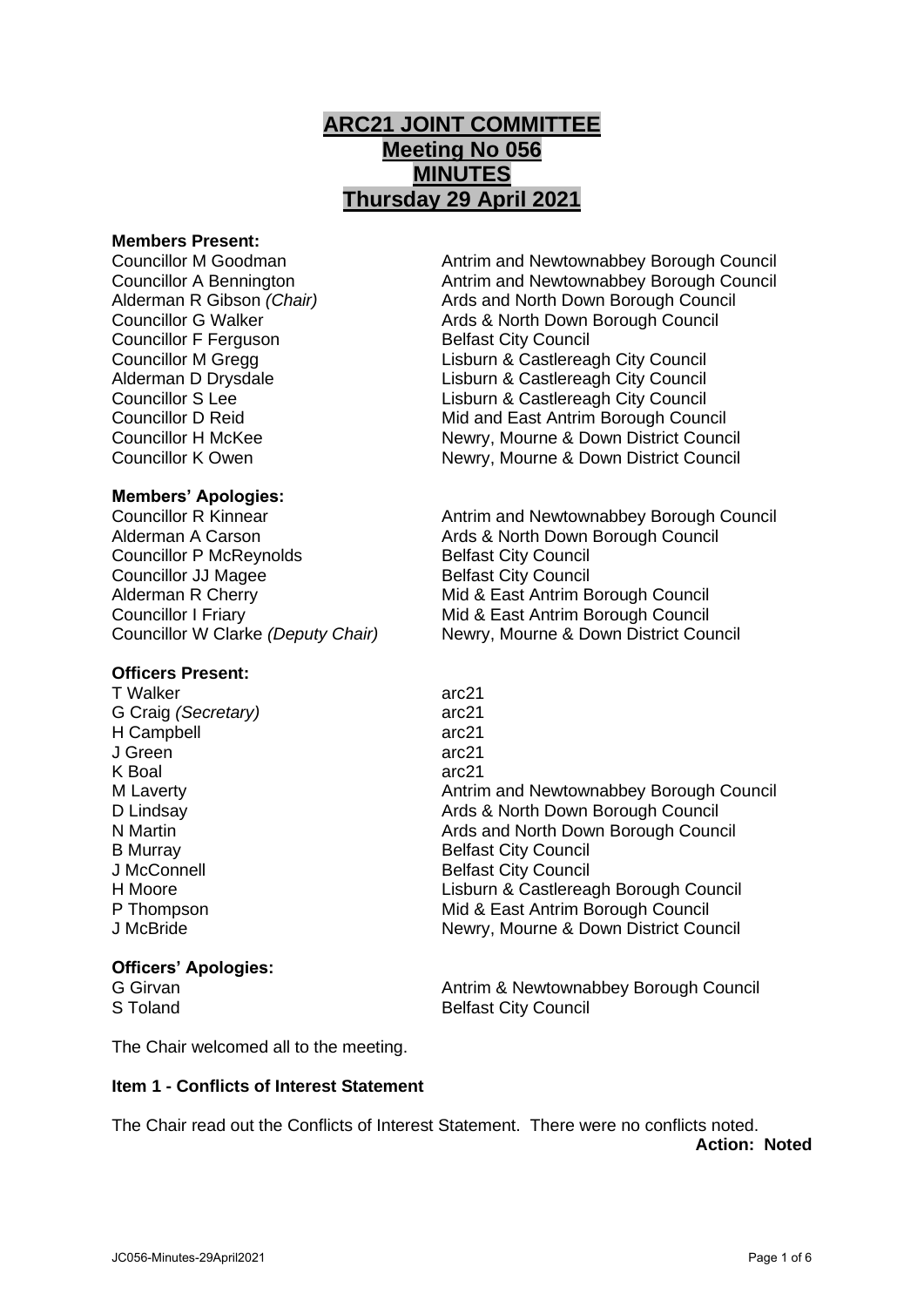## **Item 2 - Apologies**

Apologies were noted. **Action: Noted**

# **Item 3 - Minutes of Joint Committee Meeting 055 held on 25 March 2021**

The minutes of the Joint Committee meeting 054 held on 25 March 2021 were agreed. **Action: Agreed**

## **Item 4 - Matters Arising**

**Page 9 -** Mr Craig reported that the end of year accounts were currently being prepared and one thing highlighted each year by the Local Government Auditor was the Declaration of Members Interests forms. He reported that these forms had been circulated to Members and requested that they are completed and returned as quickly as possible, either electronically to [george.craig@arc21.org.uk](mailto:george.craig@arc21.org.uk) or [heather.campbell@arc21.org.uk,](mailto:heather.campbell@arc21.org.uk) or by post to arc21 at Belfast Castle, whichever is most convenient.

## **Action: Members**

**Page 9 -** Mr Craig advised that a report on the recent Audit Committee meeting would be presented later in the meeting.

## **Action: Noted**

**Page 10 -** Mr Walker advised that a letter had been drafted to the Chief Executives outlining some of the issues raised at the last meeting on the state of the NI waste management landscape etc. and would work with the Chair on finalising this.

## **Action: Mr Walker / Chair**

# **Item 5 - Contracts and Operations Briefing Report**

Ms Boal presented an overview of the arc21 contracts and supplies orders.

She reported that service across all contracts was being maintained with contractors who were continuing to have COVID-19 preventative measures in place.

She noted that there were four rejected loads delivered to the Organics facility which seemed to be mainly due to collection vehicles not being properly emptied from the previous collection round and therefore it was not the fault of the householder. Concerns were noted by Members and she advised that when such incidents occur officers are reminded to review their protocols in relation to this.

Ms Boal reported that the first impact of COVID-19 on waste tonnages began in March 2020 and direct comparisons against the tonnages received in March 2021 are not therefore always directly comparable. On an annual comparative basis, however, most contracts saw increased tonnages.

She reported that in relation to the residual Landfill Waste Contracts, there had been an increase of 27.4% in March 2021 when compared to March 2020. Overall, when comparing the year 2020/21 to 2019/20 there had been an additional 16,654 tonnes delivered through the contracts leading to a rise of 10.5%. Members raised their concerns regarding this increase, and Ms Boal advised that it was potentially due to the pandemic but that it was an issue which would be monitored closely.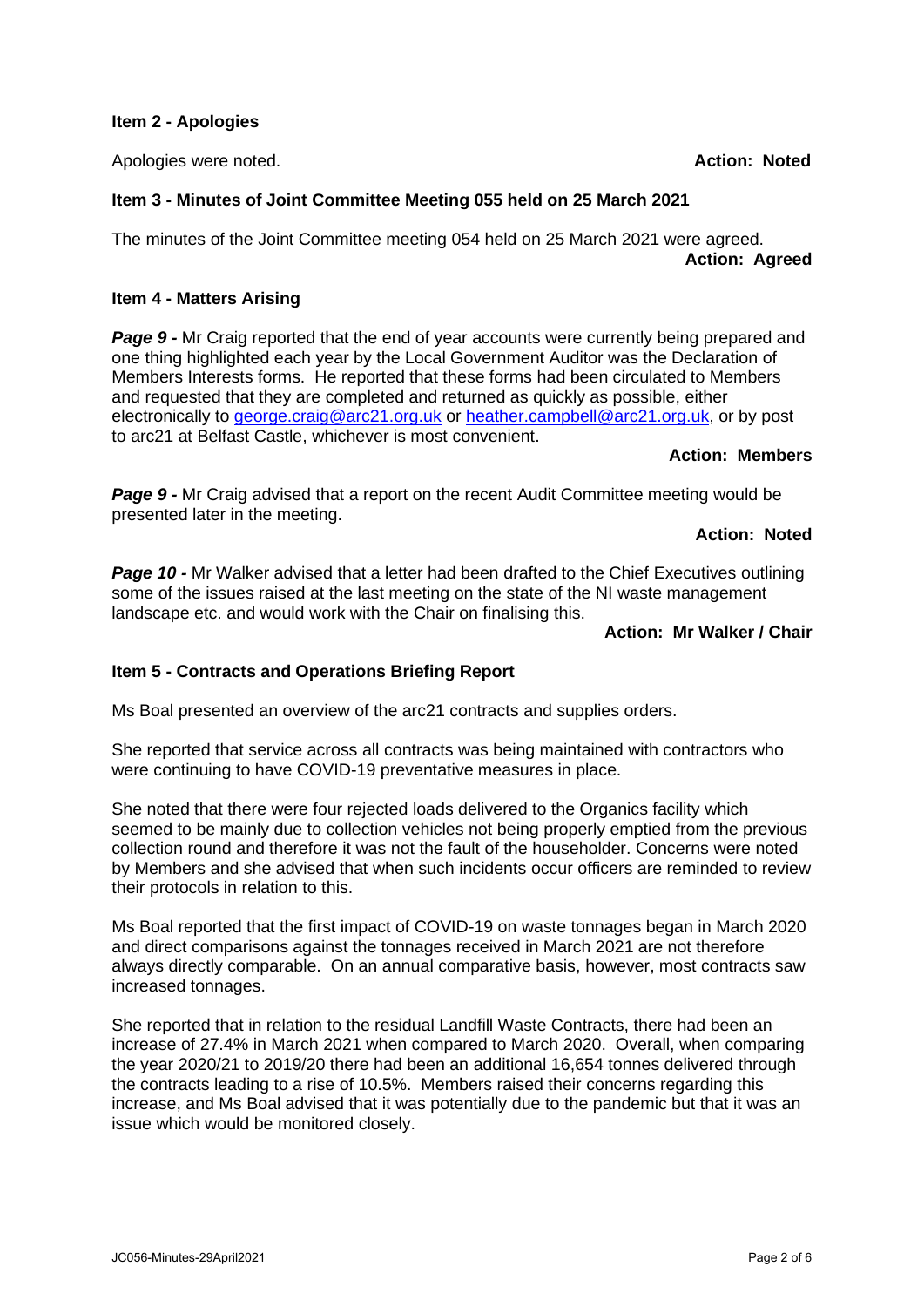She also reported on issues relating to the increasing cost of compostable caddy liners due to worldwide issues associated with the availability of raw materials. This is also likely to affect some suppliers of bins in the event they do not have a stockpile of raw materials.

Due to a shortage of raw materials, she reported that there had been issues in securing the fixed prices for compostable caddy liners under the framework arrangement that is being utilised. arc21 is therefore currently using the option under the framework arrangement to undertake mini competitions. This will continue until the requests for price changes have been reviewed and agreed by the ESPO framework

In addition, several suppliers of bins and caddies have also notified arc21 of issues caused by a global shortage of raw materials. The main suppliers of bins to arc21 councils, Craemer and MGB Straight (IPL Global) currently have supplies available so there is no immediate effect on prices. Councils, however, have been encouraged to place orders for bins they require as soon as possible to mitigate against any future delays or price increases.

In the event that the ESPO prices for these items cannot be maintained, mini competitions may also be required for these products.

Following discussion, the Joint Committee noted the report.

**Action: Noted**

## **Item 6 - Audit Committee Meeting 26 March 2021 Report**

Mr Craig provided an update on the business conducted by the Audit Committee at the meeting held on 26 March 2021 and presented a copy of the executive summary providing the detail of the items discussed.

He noted that the local government auditor had made the formal presentation of the Annual Audit Letter at the meeting and reported that the accounts had been certified, once again, without qualification. Mr Craig also took the opportunity to express his personal thanks to the Principal Financial Accountant, Mr Brian McKeown, for delivering this outcome and providing such a high quality of financial management to the organisation which provides the Joint Committee with an independent level of assurance. Following discussion, the Joint Committee noted the report.

#### **Action: Noted**

The Chair advised members that the meeting would now go "In Committee", which was proposed and seconded accordingly.

#### **IN COMMITTEE**

Matters of a confidential and commercially sensitive nature were discussed under these agenda items.

Following discussion on the commercially sensitive matters, the Chair advised members that the meeting would now return to the main agenda but whilst "*in committee*" there were five matters discussed as follows:

## **Item 7 - Minutes of Joint Committee Meeting 054 held on 25 February 2021 'in committee'** Action: Agreed

#### **Item 8 - Matters Arising Action: Noted**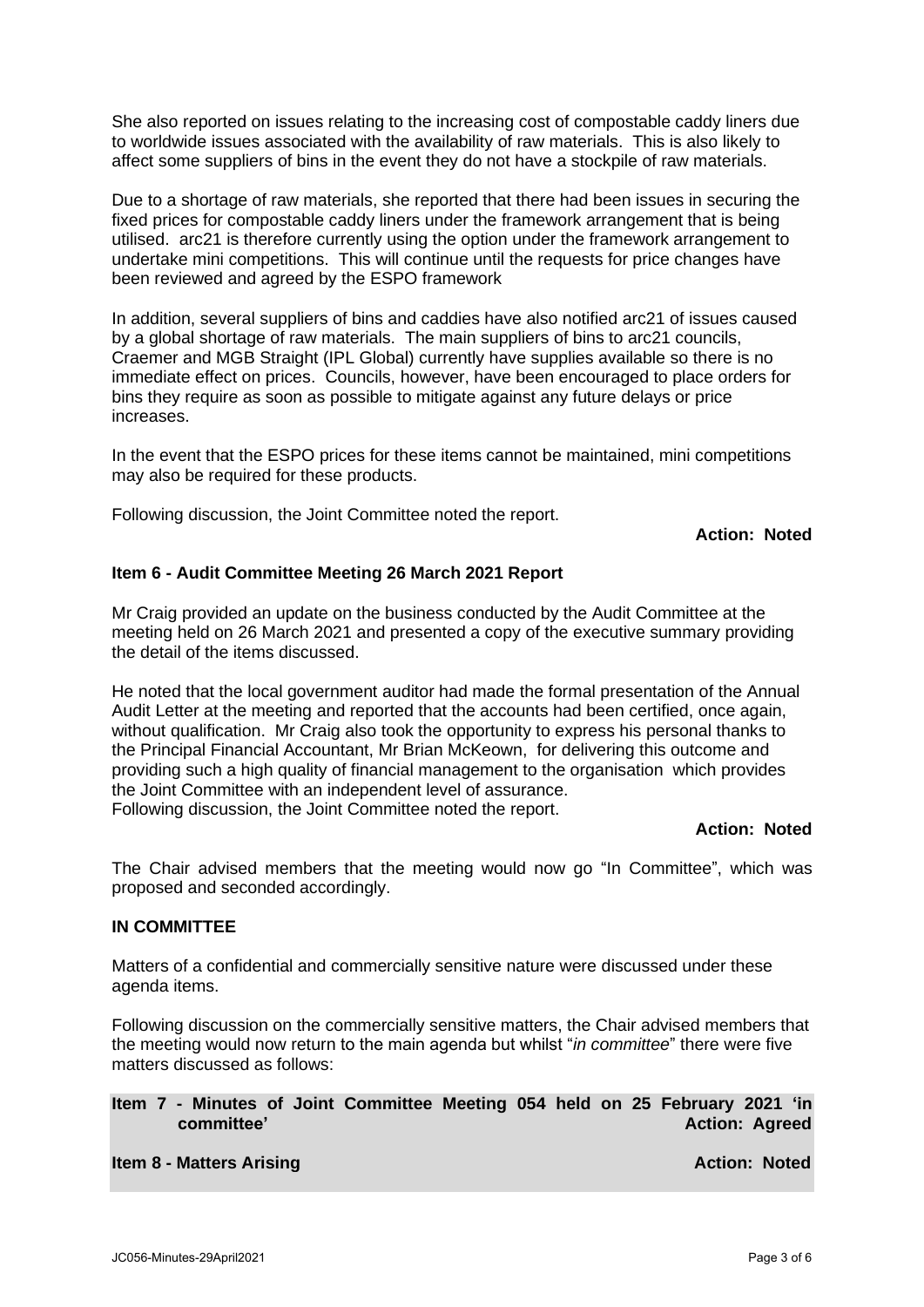| Item 9 - DAERA Covid-19 Waste Management Funding Support    | <b>Action: Noted</b>         |
|-------------------------------------------------------------|------------------------------|
| Item 10 - Crown Commercial Services Framework for Insurance | <b>Action: Agreed</b>        |
| Item 11 - Residual Waste Treatment Project Update           | <b>Action: Partly Agreed</b> |

The Chair advised Members that the meeting would now come out of the "in committee" process and return to the main agenda, which was agreed. **Action: Agreed**

## **OUT OF COMMITTEE**

## **Item 12 - Investment Strategy Northern Ireland (ISNI) 2021-2031 - Call for Evidence**

Mr Walker presented members with the proposed arc21 response to the Investment Strategy Northern Ireland (ISNI) 2021-2031 - Call for Evidence and members were asked to provide any comments so that the submission could be finalised and released in accordance with the end of April deadline.

He reported that the development and maintenance of a long term ISNI is one of SIB's core statutory responsibilities as set out in the Strategic Investment & Regeneration of Sites (Northern Ireland) Order 2003. The principal objective is to set out a clear framework for future investment in major capital projects across the region in order to assist in their planning, financing, procurement and delivery.

The ISNI is drafted by SIB on behalf of Ministers, working closely with The Executive Office (TEO) and Department of Finance, and with officials from the spending departments. It is one of the Executive's three high level policy documents, published alongside and consistent with the Executive's Programme for Government (PfG) and Budget. It sets out the Executive's plan for capital investment by all departments and arms-length bodies for the 10 years ahead, including transport infrastructure, schools, colleges, health facilities, social housing, water infrastructure and public sector office accommodation.

He reported that the current ISNI programme is coming to an end, and an updated ISNI, covering the period 2021-31, is now being developed by SIB alongside work by TEO to update the Executive's PfG.

As in the past, ISNI is underpinned by extensive research and evidence as well as stakeholder engagement with citizens, statutory, private, and voluntary/third sectors, and with other relevant organisations.

Mr Walker advised that SIB are welcoming views on the development of the next ISNI by asking stakeholders etc. to respond to the Call for Evidence by end of April 2021.

The Joint Committee was asked to consider the proposed arc21 draft response and provide any comments so that they can be taken into account in the final submission.

While Members supported the commentary stressing the existence of an infrastructural deficit, notwithstanding the role of the councils' Waste Management Plans in informing the procurement programme undertaken by arc21, several raised concern regarding the priority given to the Hightown Quarry proposals for Mechanical-Biological Treatment (MBT) and Energy-from-Waste (EfW) facilities as they considered that EfW may not be the only viable solution for residual waste. As the MBT/EfW infrastructure proposals are not universally accepted, Members asked that this is reflected in the response.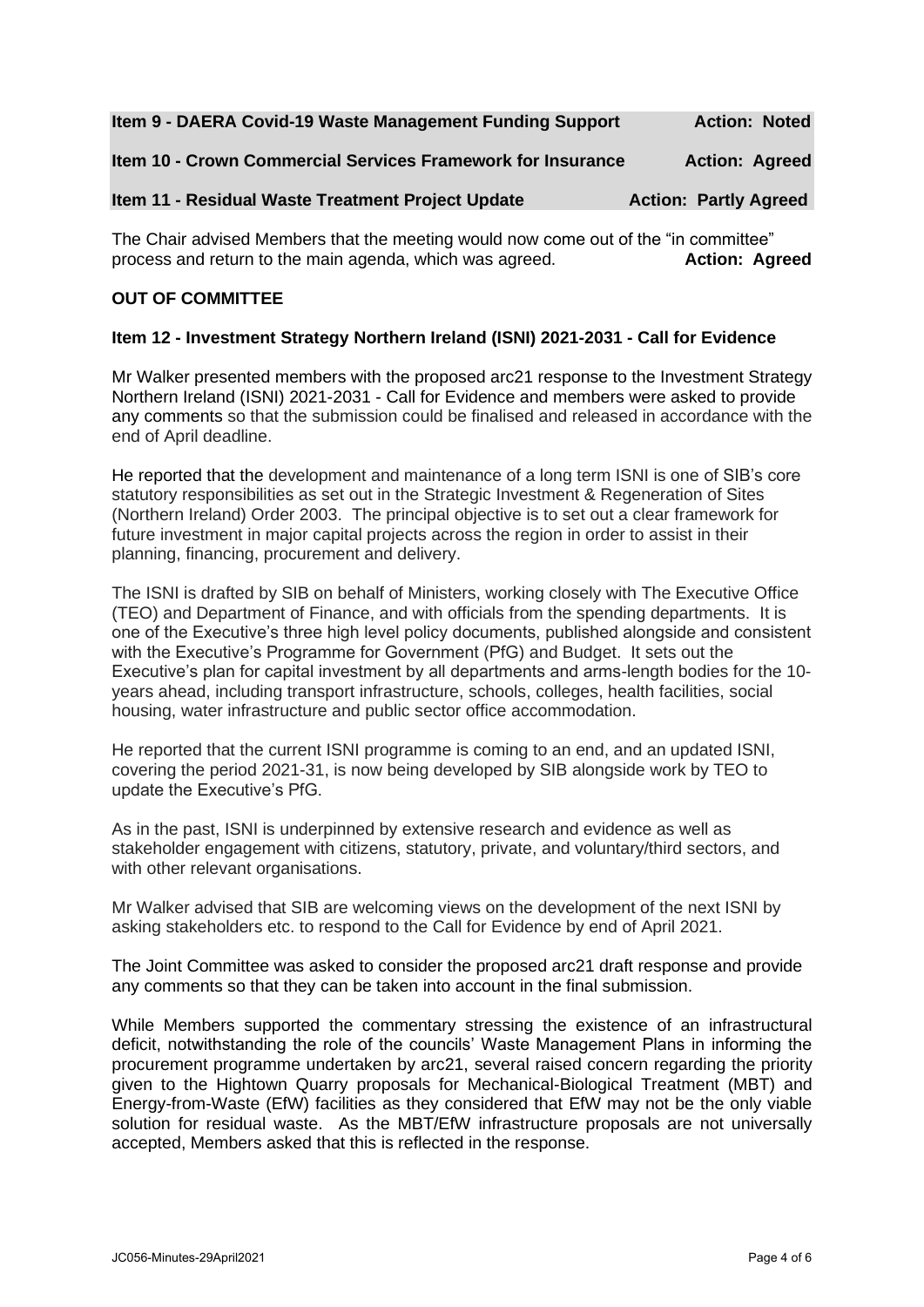It was also suggested that it would be useful to more clearly include arc21 councils' tonnage figures.

Following discussion, it was agreed that Mr Walker is given delegated authority to review the response reflecting the concerns raised by members and work alongside the Chair to finalise the response for submission prior to the deadline.

#### **Action: Mr Walker / Chair**

# **Item 13 - Outreach Report**

Mr Walker presented members with a report on recent developments with the Advisory Committee on Packaging (ACP) and the Department for Economy, Circular Economy Coalition.

He reported that the DEFRA ACP had been looking for local government representation on the Committee and an interest had been registered by him on behalf of NI Plc. He reported that as there had been no other volunteers, he had been shortlisted and interviewed and had recently been informed that he had been successful in gaining a seat on the ACP.

Mr Walker also reported on an invitation received from the Minister for the Economy to contribute to a newly formed Circular Economy Coalition (CEC) to get involved with her Department to develop a Circular Economy Strategic Framework (CESF) which will inform upcoming economic, environmental, and social policy development, raise awareness within the private and public sectors as well as the third sector, and identify opportunities to deliver greater circularity in Northern Ireland.

The Coalition is a crucial element in developing a CESF as the Minister considers it will bring insight, knowledge and experience from practitioners and key stakeholders involved in the transition towards a CE and draft Terms of Reference have been developed to reflect this.

Following discussion, the Joint Committee noted Mr Walker's involvement in both the ACP and CEC as outlined.

# **Action: Noted**

# **Item 13 - AOB**

CIWM and IEMA webinars - Mr Walker advised members on a series of webinars being held in May which they may find of interest. These include:

- 1. a series of events hosted by the Environmental Policy Forum to facilitate how the future governance arrangements set out in the Environment Bill can be implemented to best effect in Northern Ireland; and
- 2. a series of CIWM webinars regarding the EPR and DRS consultations which Members may find of interest as the consultations will have considerable impact for Councils going forward.

Mr Walker advised that he would circulate the details to the Joint Committee Members accordingly as they may wish to register for the events.

**Action: Mr Walker**